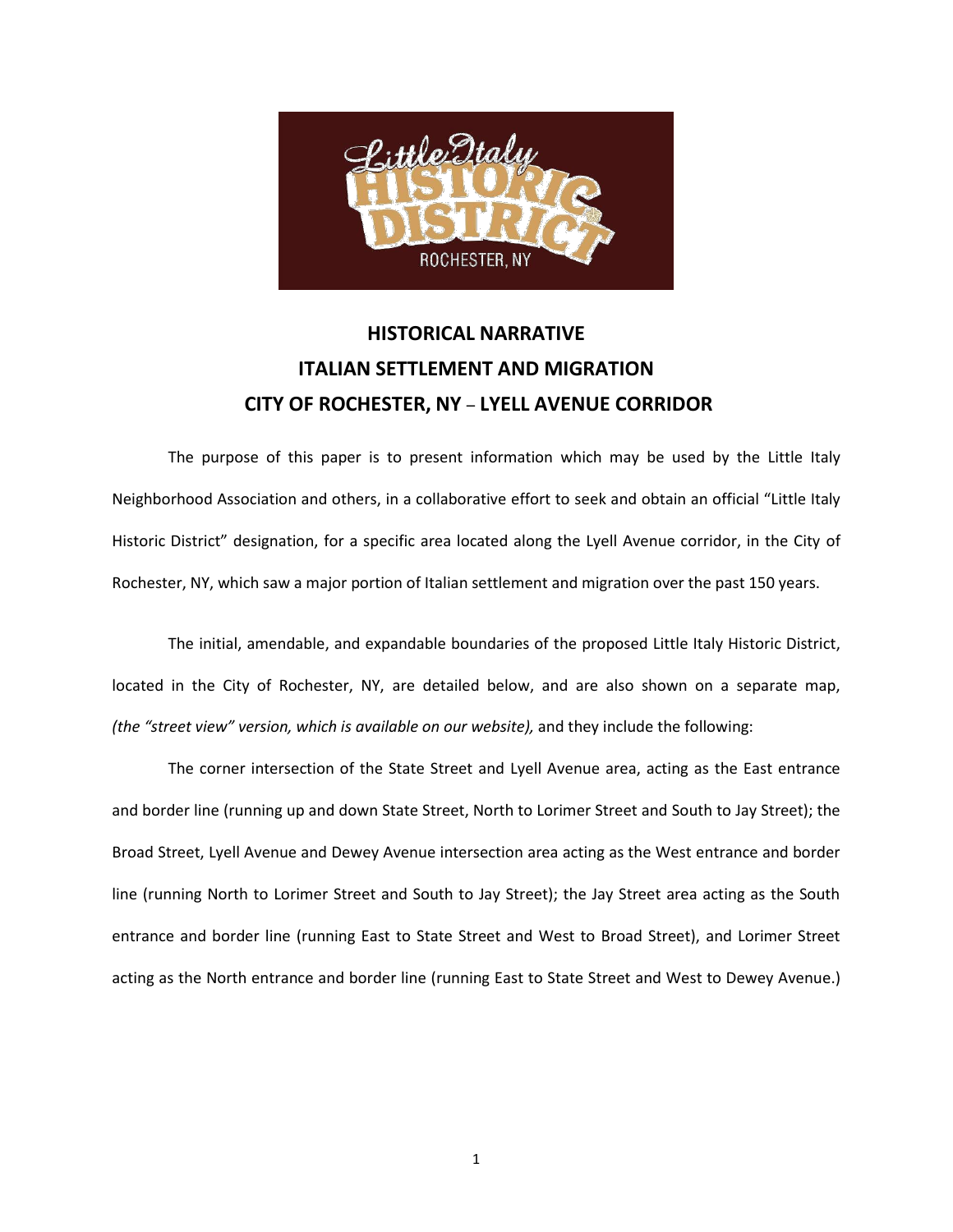## Historic Overview

The major transportation/commercial artery through the proposed "Little Italy Historic District" is Lyell Avenue, which was established in the early 19<sup>th</sup> century as part of the east-west State Road (Route 31) that extends from Central New York, westward, to Niagara Falls. In 1815, Lyell Avenue was named after Phillip Lyell, a Town of Gates Commissioner at the time, known for his service to the community. This was an era when central and western New York witnessed major development, with the establishment of new roads and the Erie Canal. In 1817, the fledgling frontier settlement on the Genesee River received its official state charter and became the incorporated, "Village of Rochesterville." By 1834, Rochesterville had experienced a dramatic increase in population and the rise of new industries, due to the completion of the Erie Canal. The much-enlarged municipality acquired both a new State charter and a new name, "City of Rochester."

Rochester's population continued to expand throughout the mid and late  $19<sup>th</sup>$  century, with immigrants arriving from Western Europe, beginning in the 1840s, then southern and central Europe, beginning in the 1860s and '70s.

One of the principal causes of Italian immigration to the United States was the "Risorgimento" (Unification of Italy), during the period of 1860 to 1870, and the subsequent two World Wars. The unification (and wars) caused economic difficulties for the people of Italy, especially Southern Italy.

The first Italian immigrant arrived to Rochester, NY, in 1860, but his name is unknown and not recorded. Many Italian immigrants initially came to Rochester and the Upstate NY area for very short periods, during the 1800's, to work on the railroads, or to help dig the enlargement of the Erie Canal (the Barge Canal), and they lived and worked under extremely harsh conditions, often times discriminated against and treated poorly, as simple uneducated "Day-laborers*" (a term for Italians who didn't understand English and who came to the U.S. as laborers, earning a meager daily wage, and which later morphed into the ugly racial slur "Daygo," a term still used – unfortunately – even to this day)*.

The first Italian immigrant to be listed in the City of Rochester's directories was Domenico Sturla (1868), an organ grinder, who resided in Carthage Alley, an area known as "Sleepy Hollow", located on the east side of the Genesee River, north of Andrews Street and between St. Paul Street and the river, (an area now known as "Old Rochesterville").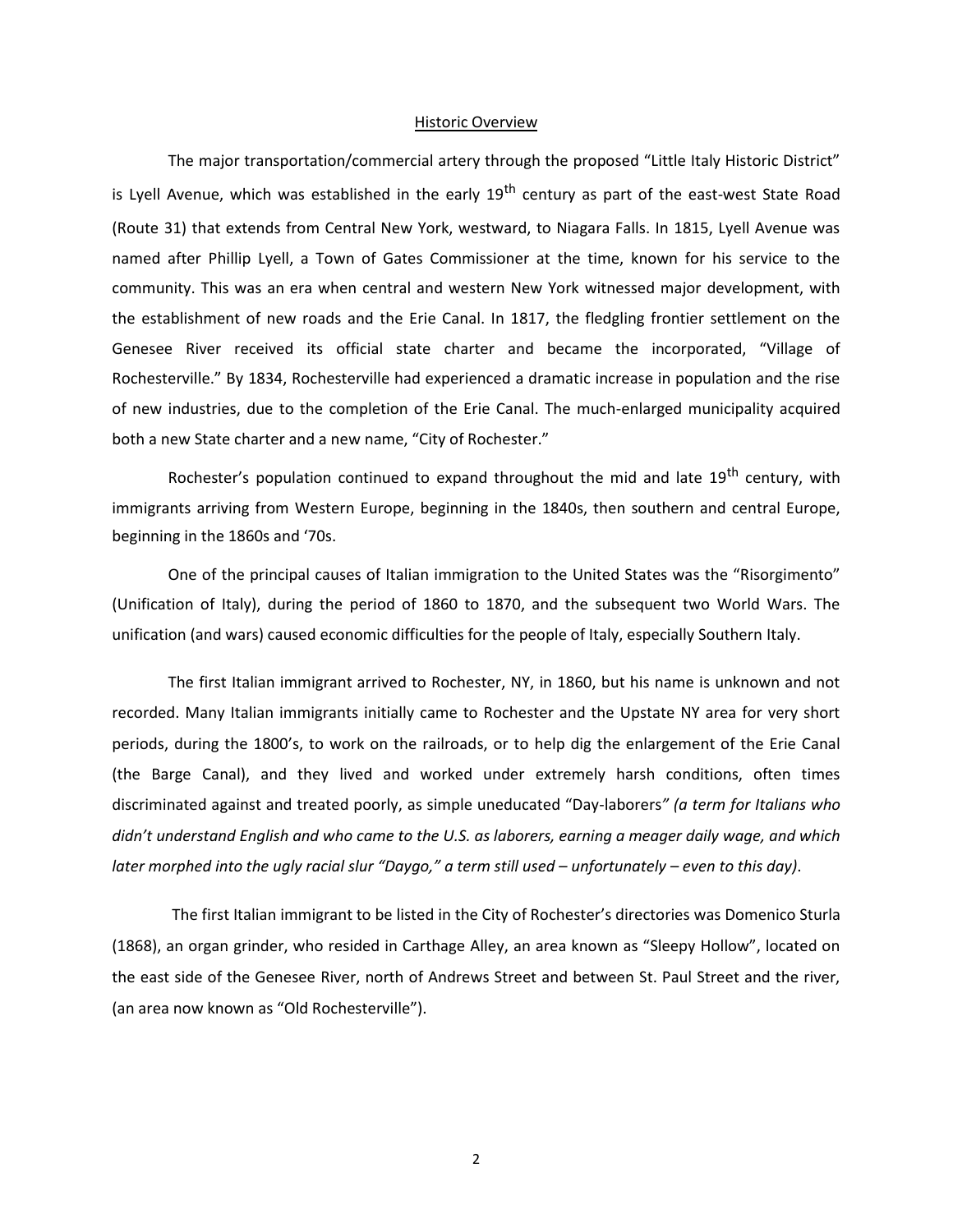In 1868, two other Italians, Isaac and John Verspelle, also resided on the west side of the Genesee River, just north of the train tracks near what is now the Inner Loop highway. This area, near Front and Mill Streets, is just south of the intersection of Lyell and Lake Avenues (the eastern gateway to the "Little Italy Historic District").

In 1878, an Italian settlement existed known as "Poison Row," existed on the east side of the Genesee River, in an area near North Street and St Paul Street. Eventually, the "Poison Row" settlement was demolished in 1887, by Board of Health order, for its squalor, and its residents moved to another crowded tenement in the area of North Water Street, Platt Street and across the river, near State Street, not far from Lyell Avenue corridor. In 1889, an "Italian Mission" was set up by several prominent Rochester matrons on State Street, near Lake Avenue. Headed by Miss C.R. Cutler, who had studied in Italy, and her associates, the Italian Mission served to educate Italian immigrants who were turned away from night school, due to their inability to understand English at that time. In 1896, the Italian colony's first non-political men's club was formed, called "La Societa Italiana", made up of primarily west-siders from Front Street, Mill Street, Lyell Avenue and the Jay Street area neighborhoods. Also in 1896, the "West End Italian Political Club" was formed by west-side homeowners, who hailed primarily from the Jay Street and the Lyell Avenue corridor. In 1896, Bishop McQuaid *(Rochester's first Bishop, who strongly believed in integrating Italian and Irish immigrants into the local Catholic Church and Diocese),* helped establish "Holy Apostles Church" on the corner of Lyell Avenue and Austin St, as a Parish to welcome the Italians and all new immigrants who populated the area.

In 1898, the Italians further confirmed the initial organization of their little "colony" on the Lyell Avenue corridor *("colony" was the term used by City of Rochester Historian Blake McKelvey in his historical recount listed below in the bibliography),* establishing the first Italian Catholic parish in the city. Known as St. Anthony of Padua Church, the congregation initially met for several years in Our Lady's Chapel at St. Patrick's Cathedral, located on North Plymouth Avenue and Platt Street. In 1906, the congregation rehabilitated former School No. 6 as its first house of worship. The new church, located in a transformed 19<sup>th-</sup> century school building, was originally located on the northeast corner of Lyell Avenue and Plymouth Avenue, near the historic DiPaolo Bakery, which still operates there to this day. By the 1950s, St. Anthony of Padua Church moved to a new campus on Lorimer Street, several blocks north of Lyell Avenue and across the street from Jones Square Park. *(Note: In the early 1800's, the park was used as marching grounds for Civil War soldiers and was one of Rochester's earliest baseball fields. In the 1890's, the park was eventually redesigned by famed landscape architect Frederick Law Olmsted.)*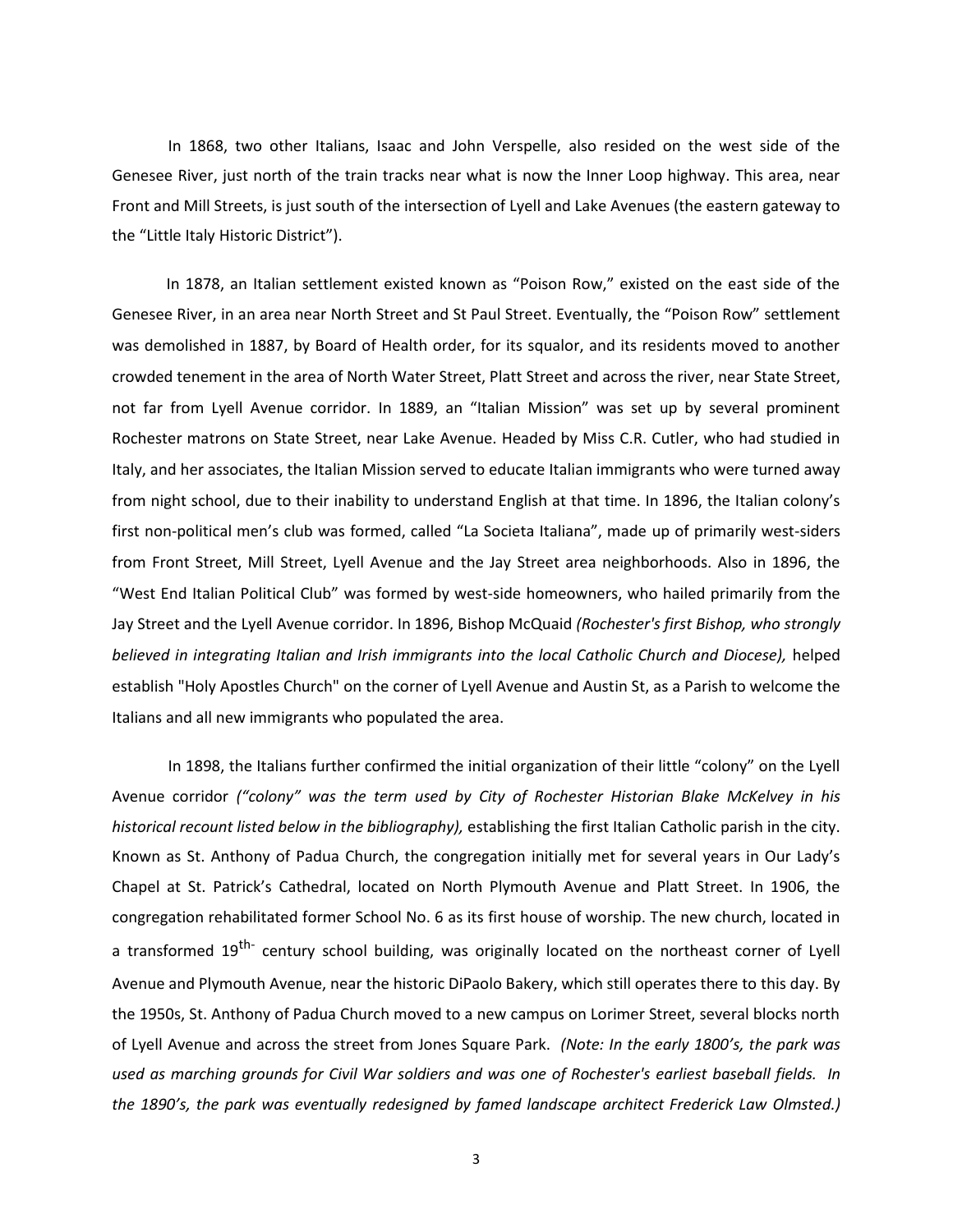In the late 1880's, as the number of Italian families and newcomers in Rochester overflowed the original tenements located on the east side of the river, in the St. Paul Street and North Street area*,* the Italian "colony" began its more dense migration across the river, to the area near the eastern end of the Lyell Avenue corridor, *(near Front and Mill Streets, as depicted by the yellow stars in the map below),* which extended *w*est towards West Broad Street and Sherman Street.

Italian families continued to reside on the east side of the river, in neighborhoods now known as Marketview Heights and C.O.N.E.A. In 1901, the Baden Street Settlement was started in that area, first to help Jewish immigrants, and later the Italian immigrants. The first "Italian Democratic Committee" was established in the 5th ward, near the Jewish community, and it was led by Michael Cariola in 1909.

In 1906, there was a location on the west side of the river actually referred to as *"Little Italy"* in Rochester, *(as mentioned by City of Rochester Historian Blake McKelvey in his historical recount listed below in the bibliography section),* indicating that the Italian colony had better-organized itself at that time, and that it extended from the east end of the Lyell corridor, near Front Street and Mill Street, north, along Lake Avenue, Lyell Avenue, Lorimer Street and Jay Street, where the Italians had primarily settled and built their church, and where they set up many shops, businesses, saloons, bakeries and other commercial activities. *(See district map with business names.)*

The flourishing Italian community, however, quickly out-grew their St. Anthony of Padua Parish, which numbered around 14,000 people in 1907 and was located on the west side of the river, in the Lyell/Lake Avenue neighborhood. On the east side of the river, Bishop McQuaid entrusted Father Gefell to organize and build "Our Lady of Mount Carmel Catholic Church", which opened in 1909 at 53 Ontario Street. This new parish served the Italian residents who lived near the area of Central Park, North Street, Scio Street, Avenue D and the North Clinton Avenue. This area was another Italian neighborhood that became known as "Mount Allegro", *as described in Jerre Mangione's famous book, entitled, "Mount* Allegro"*.* Our Lady of Mount Carmel was in close proximity to the Rochester Public Market area*,* east of the Genesee River and High Falls, where many Italians had also settled in the early 1900's. Many Italians immigrated to Rochester as tailors, and wanted to be closer to Rochester's budding clothing industry and factories, near Clinton Avenue, such as Hickey Freeman, Bonds and Timely Clothes.

Italian residents established a number of businesses in these neighborhoods during this era. In 1910, the "DiPaolo Baking Co." was established on Ontario Street, near the Public Market.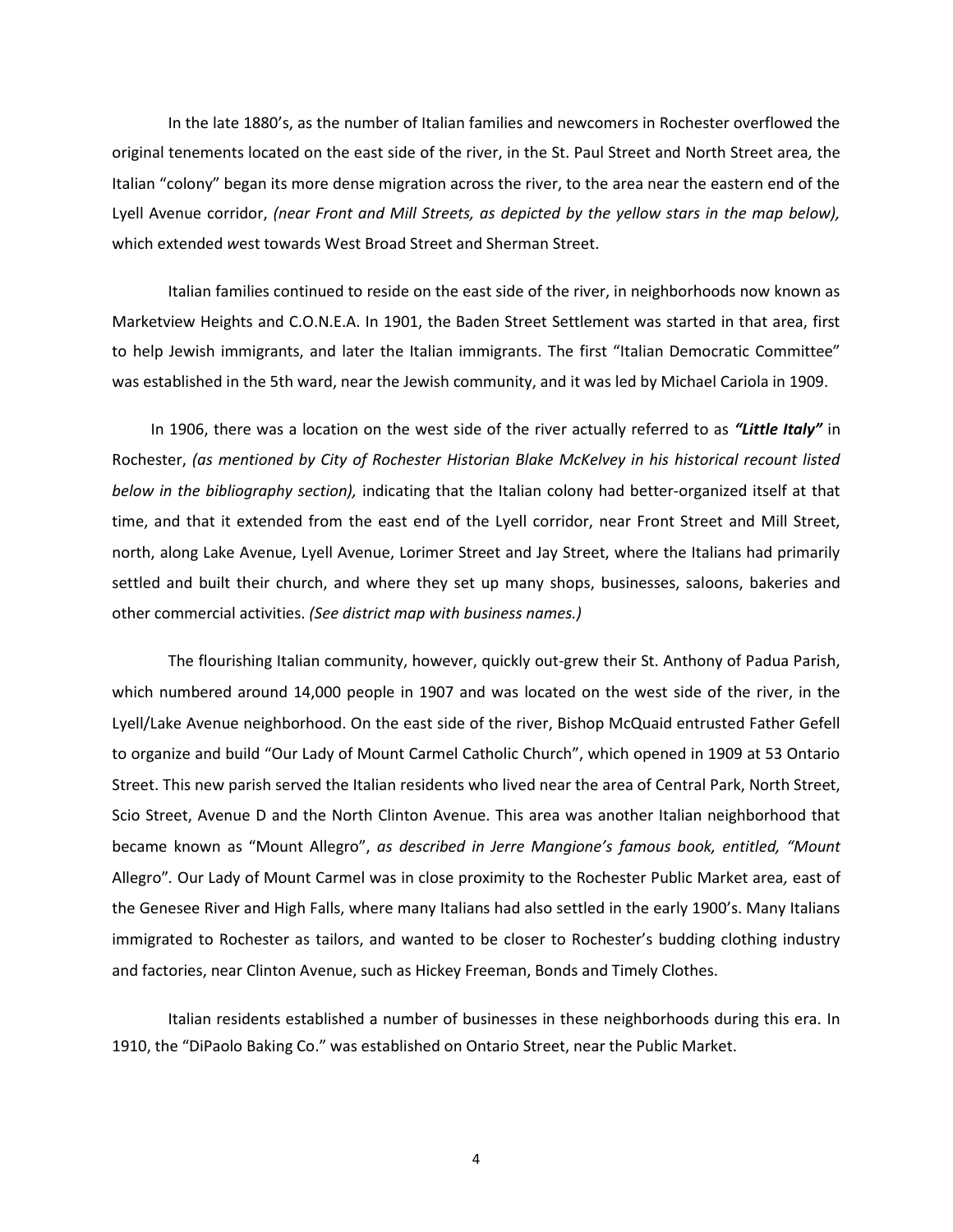By 1920, however, the DiPaolo Bakery moved to the west side of the river, when they purchased an old church at 598 N. Plymouth Avenue, near Lyell Avenue, to expand operations*.* At that time, there were 10 Italian bakeries in the Lyell Avenue neighborhood, alone. The "Gioia Pasta Company", also founded in 1910, operated a pasta and packaging plant on the corner of Cameron Street and Parkway, less than one block north of Lyell Avenue and near Dewey Avenue.

While most Italian immigrants and their families were Catholics, it is important to note that a few were Protestants, (actually known as "Waldensians" at the time, hailing from a congregation founded in the Middle Ages). These immigrants settled near the West Broad St.- Lyell Ave.- Jay St.-and Smith Street area (near the area that is currently known as the Josana and Dutchtown neighborhoods). Their church was built at 766 West Broad Street, south of Lyell Avenue, and it opened in 1915. A distinctive example of Arts-and-Crafts style architecture, the church was designed by Claude Bragdon, Rochester's most innovative, early 20<sup>th</sup>-century architect and is an officially designated City of Rochester landmark. It was called the "Italian Presbyterian Church" and its parishioners were often pelted with stones by those who opposed the Italians and their Protestant faith.

The "More Candy Company" was started in 1916 by an Italian father and son, David and Ray Cassaretti, at 31 Mill Street, near the Lyell corridor, where it had made its home for over 50 years. *(Note: In 1966, More Candy moved to 54 Brown Street, and in 1970, Douglas Lee Rook Sr. bought the company. In 1983, the land and building were sold back to Eastman Kodak. In 1993, the company dissolved.)*

The need for social services in the Lyell Avenue-West Broad-Jay Street area resulted in the founding of the Charles Settlement House in 1917 at 445 Jay Street, by Miss Harriet Barry and a group of Catholic lay women as an affiliate of the Catholic Charities. These women assisted Italian, and later German, immigrants to settle in the community. *(Note: Later in the 1990's a Community Center was also established by the United Neighborhood Centers of Greater Rochester Foundation, which the Charles Settlement House is part of, to provide more coordinated, comprehensive services to neighborhood residents right in the Lyell Avenue neighborhood area. Many sites were examined as possible locations for the Community Center. Finally a property was acquired in 1995, north of Lyell Avenue, on Parkway, [originally the Gioia Macaroni plant mentioned above] and the Community Center was opened in 1997.)*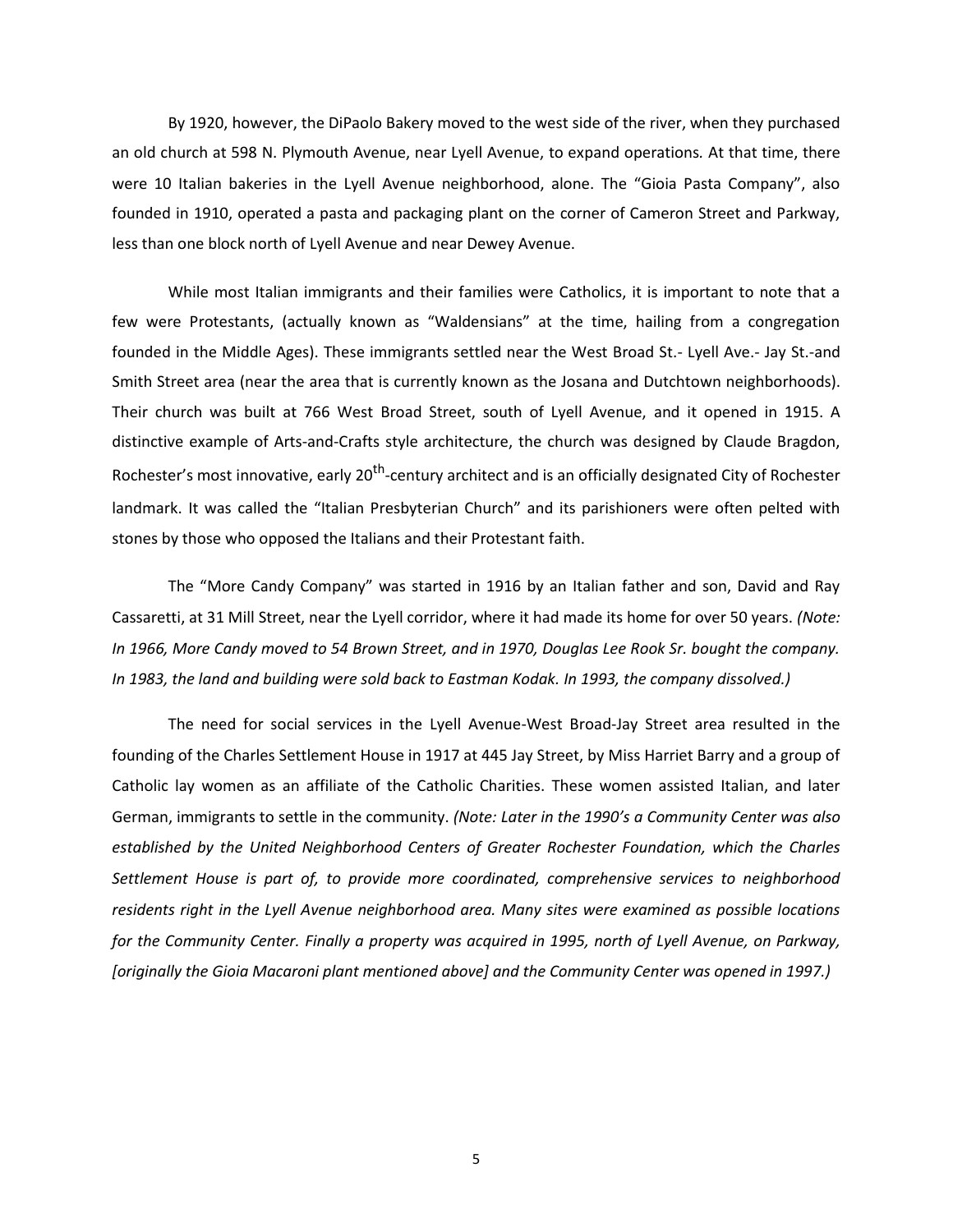Workers at Rochester's "Bond Bakery", which was part of the "General Baking Co.", helped found "Petrillo's Bakery", which was established in 1920 on Lyell Avenue, where it still operates today. *(It is important to note here that during the period of the 1920's to the 1940's, Italian immigrants were banned from entry to the United States, and were considered "enemy aliens", during World War II, along with the Japanese and Germans. Yet during that time, the Italians that had made it to Rochester, were very resourceful, and began to form many businesses, all along the Lyell and Jay corridor.)*

In the early 1920's, the City of Rochester established a Police Station, with a mini-jailhouse behind it, on the north side of Lyell Avenue, between Myrtle Street and Cameron Street. This was one of three identical police precinct stations designed by noted Rochester architect, Claude Bragdon. Only two of the former police station buildings survive: this one on Lyell Ave and another on University Ave – now the headquarters of the "Writers and Books" organization. The former Police Station on Lyell Ave has been converted into apartments.

In 1929, the "Congrega dei Santi Martiri di Celano" *(a Catholic Women's Society formed by* Italian immigrants from the City of Celano, L'Aquila, in the Abruzzi region of Italy) formed at Saint Anthony of Padua Church, where it regularly held its meetings, and planned annual dinners and exciting cultural festivities, to celebrate St. Anthony of Padua and the three Martyred Saints of Celano *(the S.S. Santi Martiri di Celano),* also holding lavish Grand Processions around the surrounding area of Jones Square Park.

At approximately the same time (late 1920's), Italian immigrants of primarily Neapolitan (Pignataro) and Sicilian origins, held their annual celebration of St. Giorgio (St. George), in the area of Smith Street and Lyell Avenue, utilizing the old St. Patrick's Church (later becoming St. Patrick's Cathedral). *(Note: St. Patrick's was Rochester's first Catholic Church, founded more than a decade before the City of Rochester. St. Patrick's was also the area's first Cathedral, and it served that role for decades before Eastman Kodak Co. bought it and then demolished the property in 1937, to expand its growing industrial empire. As the center of what later became the Catholic Diocese of Rochester, four bishops were consecrated at St. Patrick's, highlighting the strong faith and presence of Italian and Irish immigrants on the west-side, near the Lyell corridor, and more specifically, near Platt St. and North Plymouth Avenue.)* When the Bausch Street Bridge was built across the Genesee River in 1931, it facilitated easier access to the "Little Italy" that had formed on the west side, along the Lyell Avenue and Jay Street corridor, and many east side Italian residents moved across the river to the more bustling Lyell Avenue and Jay Street areas.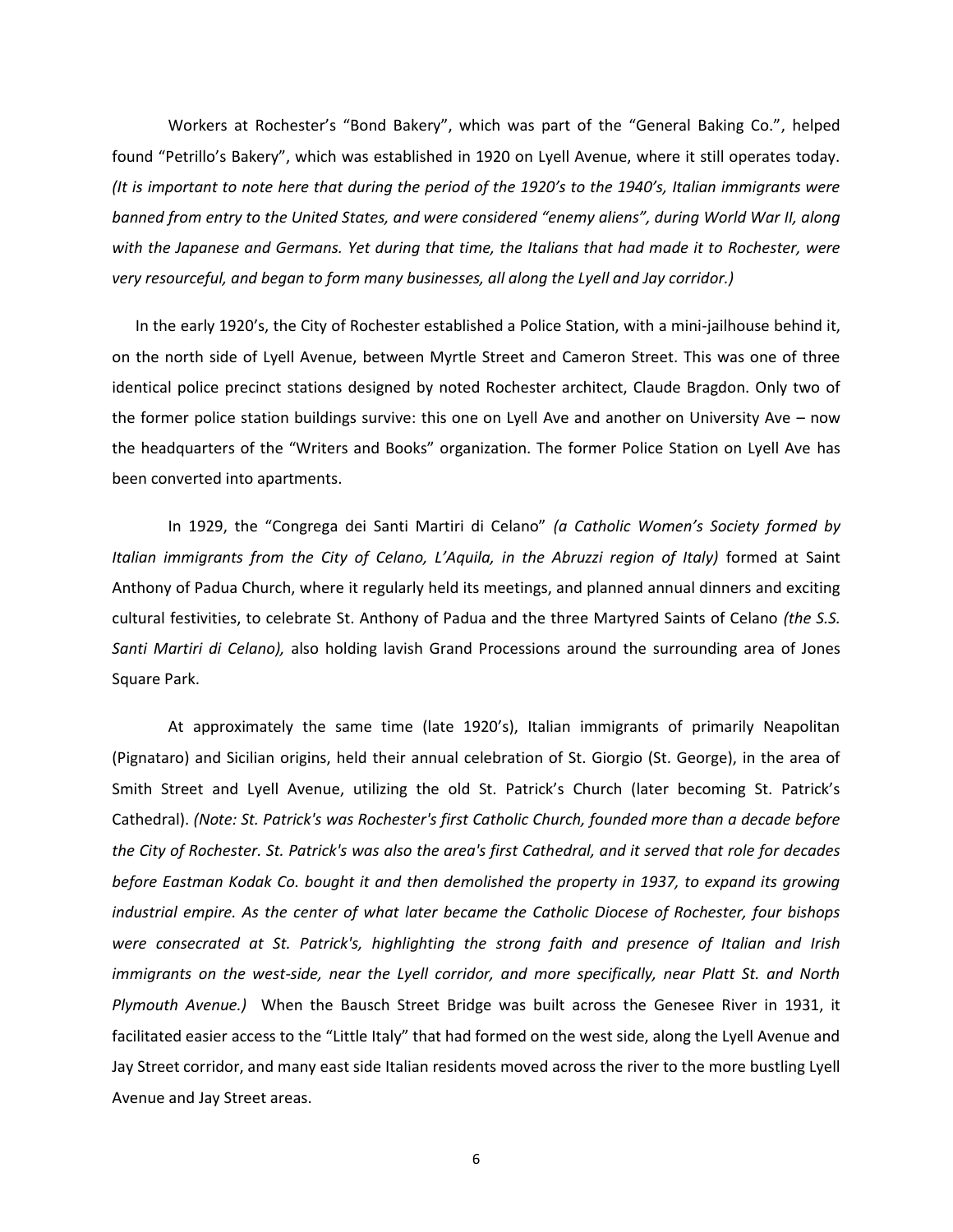By that time, the population of Italian immigrants increased twenty-fold in Rochester, primarily in the Lyell Avenue area, where skilled laborers were employed as masons, carpenters and in other trades, or later as assembly line workers in the Lyell Avenue area's many industrial factories. In 1932, John Veltre opened the "Veltre's Bakery" on Parkway Street, just off of Lyell Avenue, and right next door to Roncone's Restaurant, the Rochester area's oldest Italian restaurant, which was established in 1937. John Veltre also bought "Zazzara Bakery", on the opposite corner from Roncone's, and later on Otis St. A year before that, in 1936, "Al's Stand", a Rochester institution, opened its doors for business at 249 Saratoga Street.

In 1949, the Mastrella family opened the famous "Rocky's Restaurant" on Jay Street. In the early 1950's, the Italian-owned and former "Marianetti Funeral Home" was established on Plymouth Avenue North, opposite Jones Square Park, and near the St. Anthony of Padua Church. At approximately the same time, Dr. Scinta, MD, who spoke fluent Italian, opened his practice at the corner of Plymouth Avenue North and Lyell Avenue, to primarily serve the area's many Italian residents at that time. The early 1950's also saw the establishment of noteworthy Italian businesses, such as "Shortino's Meat Market" on Jay Street, the well-frequented "Pop's Pub" on Lyell Avenue near Saratoga Street (where many Italian men went to play cards and have a few drinks with their friends), and "Celentano's Market" on Lyell Ave, north of Whitney Street, where the Italians went to purchase their imported Italian music records and housewares. In 1953, the "Italian American Sports Club" was established near the corner of Sherman Street and Lexington Avenue. In 1959, "Martusciello's Bakery" opened at 229 Saratoga Street, and now operates on Lyell Avenue in the town of Gates, a suburb immediately west of the city. In 1966, the historic "Nacca's Bakery" was established at 463 Jay Street, where it still operates today.

During this same period between the late 1950s-mid 1970s, the construction of the Interstate-490 highway, from downtown, west, towards the town of Gates, had an enormous impact on the Dutchtown neighborhood, south of Lyell Avenue, where many Italian residents had settled. The demolition of dozens of houses along that highway corridor, eliminated entire sections of Dutchtown. Many of those residents whose homes were demolished, moved west, into the town of Gates, which today, still has a large Italian community.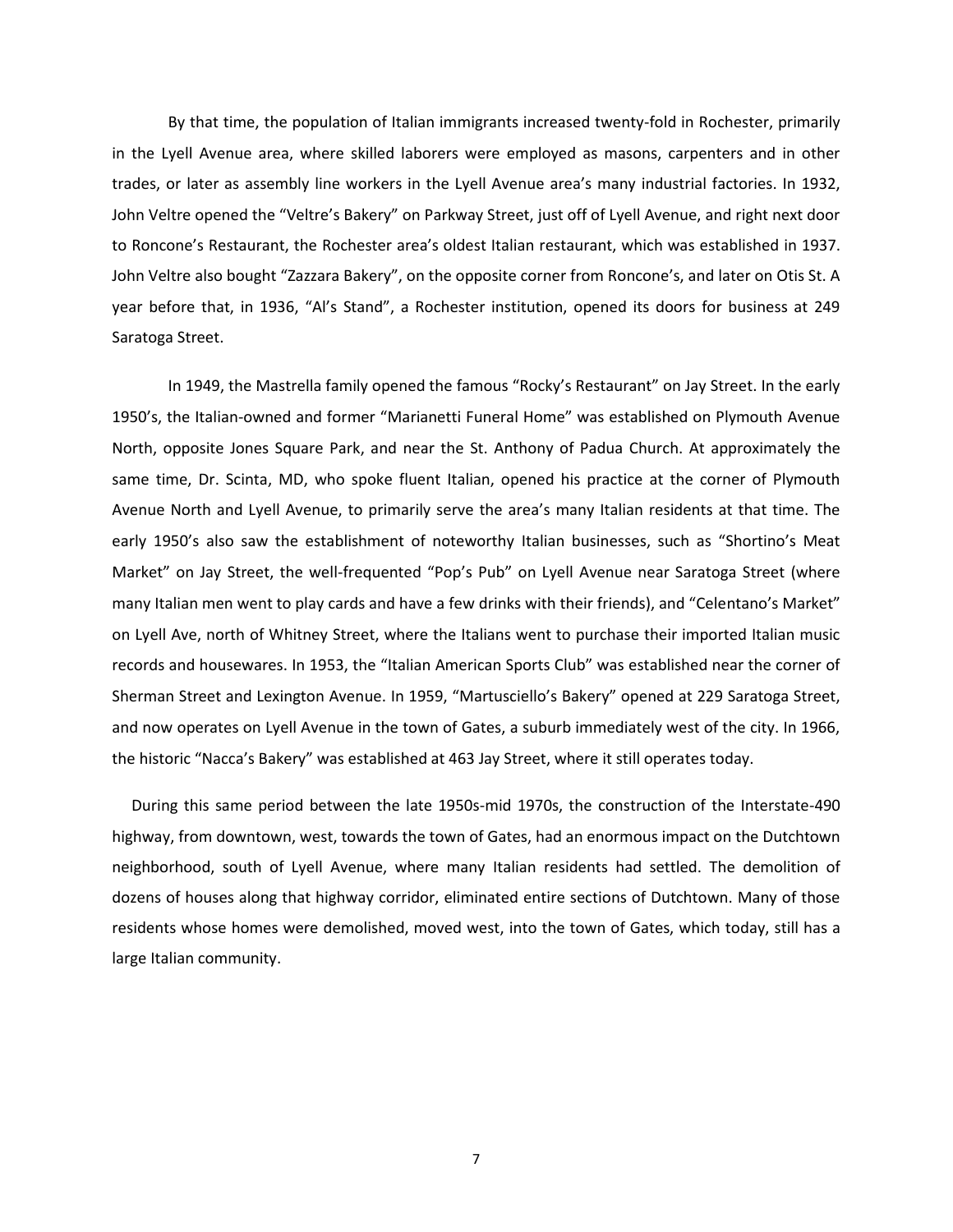The 1950s-'70s also witnessed extensive demolition of many buildings – particularly houses - in the Brown's Square neighborhood, immediately south of Lyell Avenue. Between the 1890s-1930s, Brown's Square had become a mostly Italian neighborhood, characterized by the modest houses, small businesses, and Brown's Square Park, that was originally laid out in the early 1800s. The demolition of properties in Brown's Square was part of the large Federal Urban Renewal program that targeted distressed neighborhoods in the city, many of which were immediately adjacent to the central business district (i.e. the Third Ward, Brown's Square, St. Paul/Joseph/Hudson Avenue area). With the widespread demolition of buildings in Brown's Square, many residents of that area relocated to other neighborhoods or the suburbs adjacent to Rochester.

Development in the "Little Italy" neighborhood continued in the late  $20<sup>th</sup>$  century. The "Celanese Sports Club" was formed in the early 1970's, in a building the Celanese men purchased on Lyell Avenue, near Murray Street, close to Holy Apostle's Church. It was a well-frequented club for many years, by Italians from every region of Italy. The Celanese also held a yearly "Celanese Picnic" at Seneca Park, which was well-frequented by Italians and non-Italians alike, from across the city.

"Little Italy" on the Lyell Avenue and Jay Street corridor continued to strengthen in numbers, and it continued to expand westward, along Lyell Avenue in the late 1970's and early 1980's, into the Town of Gates, which to this day, still features a very prosperous Italian culture and family presence, primarily along Lyell Avenue and in the Spencerport Road area, where many Italian businesses still exist, such as bakeries, restaurants, shops, dentists, insurance agencies, travel agencies and other noteworthy commercial activities. In the mid-1990's an initial "Italian-American Community Center" planning board met at a location on Lyell Avenue owned by C&C Imports, directly across from Wegman's on Lyell Avenue, and later erected a building in a large empty lot area, for their activities in the Town of Gates.

In 2016, the Little Italy Neighborhood Association, Inc., ("LINA") formed in Rochester, NY, as a 501(c)(3) non-profit corporation and public charity, seeking the formal commemoration of the over 150 years of Italian-American history, settlement and migration along the famous Lyell Avenue corridor, with the hope of attaining "Little Italy Historic District" status for an initial, small, and well-defined area along Lyell Avenue, where Rochester's "Little Italy" began to form, and later expanded, in its historic heyday.

LINA's mission is to commemorate the area's splendid 150 year history, and it is intent on attracting new retail, housing and business investment to the Lyell corridor. LINA is determined turn the area around, into a safe, prosperous and vibrant destination place, and job-creating "economic driver" for the greater Rochester area and the Upstate NY region.